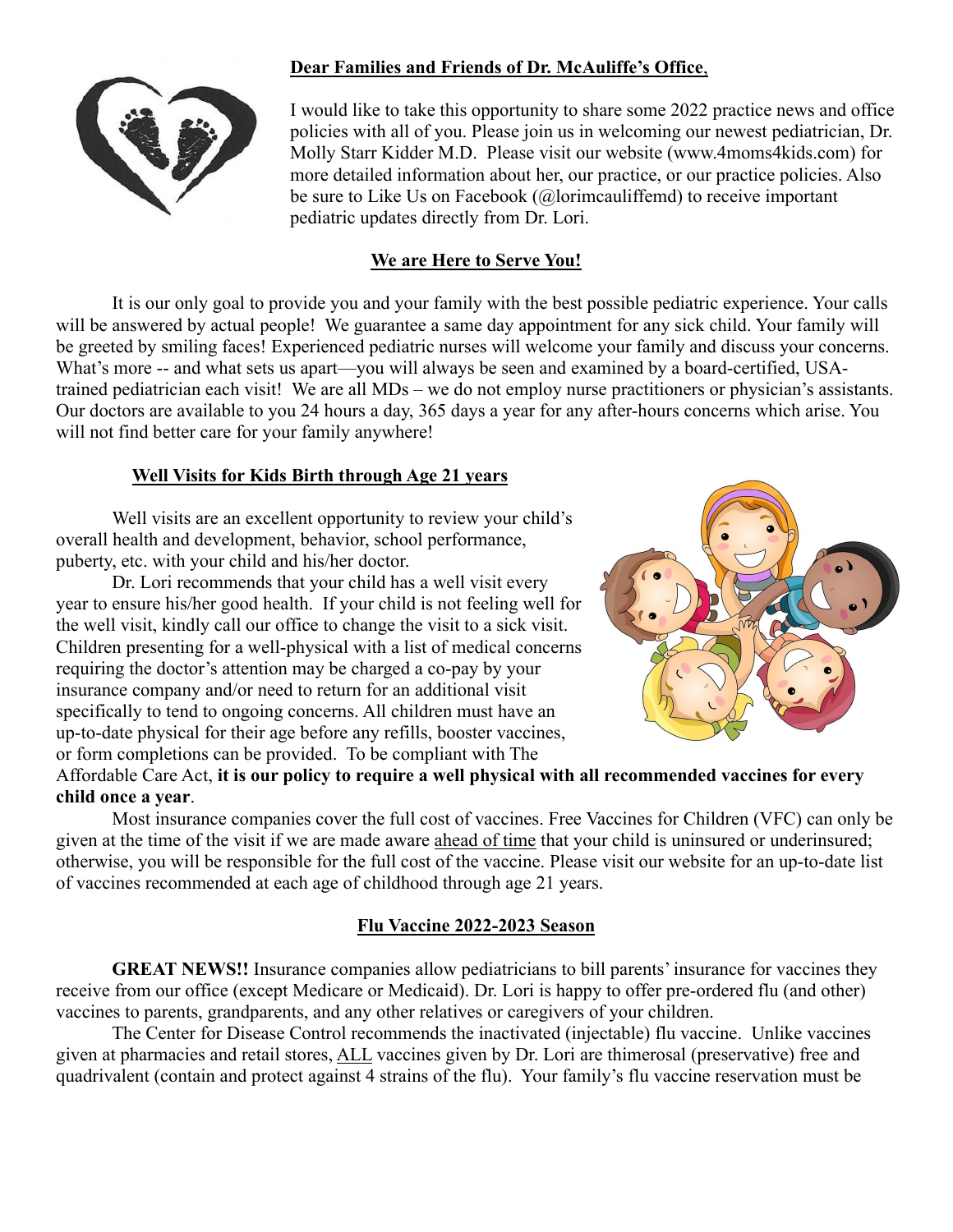received as soon as possible to ensure a vaccine is reserved for next flu season**.**  You do not need to send payment with your order as Dr. Lori will bill your insurance when the vaccine is given.

The flu vaccine will arrive sometime in the fall of 2022. We will post the arrival on Facebook. It is your responsibility to call our office to schedule an appointment to receive your vaccine. We do schedule flu vaccines on two Saturdays in the fall to allow your family a very quick after-hours vaccine visit with no exposure to ill patients. Private pay cost of Flu Vaccine is \$60.

Remember, anyone under the age of 9 years who is receiving a flu vaccine for the first time will need a second dose given 1 month later.

Flu vaccines offer protection for the 6 months following their administration as the flu virus itself mutates each year; therefore, it is necessary



to receive them every year and not to get them too early (i.e., during the summer months). Dr Lori recommends getting your flu vaccine between September and November. If you pre-order a vaccine, you are responsible for its cost – so please come in to get it.

#### **COVID-19 PANDEMIC**

Due to the ongoing pandemic, we have made some changes to better protect you. All clinical staff will continue to wear masks until the Public Health Emergency is lifted. We have limited toys and books for the time being to decrease potential for germ transmission. Our exam rooms are cleaned before and after each visit and deep cleaned at night. We offer COVID 19 in-office rapid tests, send-out nasal PCR tests, COVID antibody testing for patients and their extended families as well as COVID 19 vaccines for those ages 5 and up. We can provide you with documentation of COVID test results to assist with return to work, school, daycare, or travel. We also now offer scheduled telemedicine visits with one of our doctors for both your safety and convenience.



#### **2022 Voluntary Administration Fee**

I want to continue to offer your family the highest possible quality of care by highly trained board-certified pediatricians and pediatric nurses, to guarantee same day visits for your sick children, to update you regarding changes in the practice of pediatrics (including new medications and vaccines) and to provide urgent care services and telemedicine services to help keep your family out of the emergency room. Unfortunately, regulatory costs and office expenses are going up, and insurance reimbursements are not – which has been particularly frustrating considering all the increased costs associated with COVID (safety, testing, education, and vaccines).

As such, doctors are finding themselves having to charge a fee for services which were historically offered free of charge – like business hour telephone advice from the doctors or nurses, postage, after-hours calls to the

doctor, prescription refills without an appointment (where medically appropriate), and completion of/copying of forms or writing of letters for camps, schools, insurance applications and family medical leave act (FMLA) paperwork. Charging for these services is supported by the American Academy of Pediatrics (AAP) and The American Medical Association (AMA). We suggest you screenshot school/sports/immunization forms to prevent need for obtaining copies later.

Most doctors do not like the idea of charging families for each non-covered service they provide throughout the year. Some doctors are beginning to request a membership fee of thousands of dollars for access to their services. Instead, Dr. Lori is asking you to carefully consider the option of contributing an annual administration fee of \$100 per family as an alternative to incurring fees (as allowed by your insurance company) for those services mentioned above.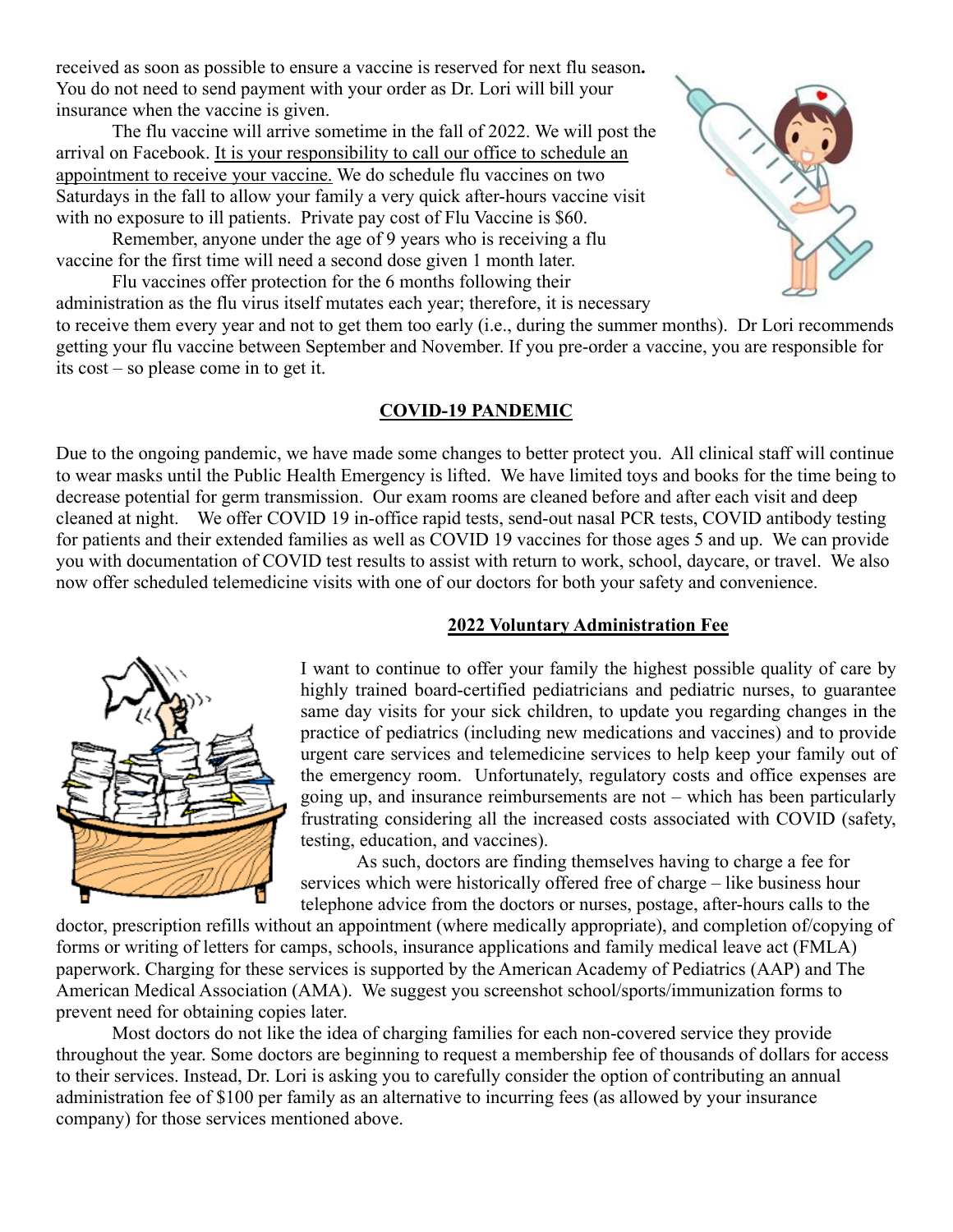If you choose not to contribute, please be aware that there will be a charge for any non-visit service as described above. ATTENTION NEW PARENTS: There is NO FEE for after-hours calls during the first three months of your baby's life.

#### **After Hours Calls/Telemedicine Visits**

Our doctors are on call 24 hours a day, 365 days a year to help you with after-hours emergencies. We can reassure you something is normal or advise you regarding home care or over the counter care. We can review pictures of rashes/cuts or, if requested, provide a video telehealth visit. If you sound worried, or you're making us worried, we will direct you to All Children's Hospital ER or St. Joe's ER. If you are heading to the ER (at our direction or on your own), please let us know so we can call ahead and speak to the ER doctor on your behalf to explain why you are coming in, share any relevant history, and help them prepare for your arrival.

Should you make an after-hours call, our answering service will call you back after 15 minutes have passed to be sure you have heard back from the doctor

on call. If you have not received a call back from the on-call doctor or the service within 20 minutes, please call again to be sure your call information was correctly transmitted.

Please use after hours calling for urgent concerns only or questions which you feel simply can't wait until the office reopens. Routine prescription refills are done only during regular office hours and require 24-48 hours' notice please. The on-call doctor doesn't take messages for the office or cancel or change appointments. Similarly, the answering service can't take messages for the office or give advice of any kind - they can simply page the doctor to help you with your concern.

If the on-call doctor determines that your child needs a prescription called in after hours, it is the policy of this practice that your child must be seen the next business day to ensure that your child is thoroughly examined and appropriately treated.

Dr. Lori does NOT recommend that you take your child to a walk-in clinic or urgent care center without first seeking the guidance of the doctors who know and love your child. There is no substitute for the advice of your own pediatrician, therefore we also offer the option of a telemedicine visit (during office hours and sometimes after hours). These visits will occur through Doxy Me (unless you don't have access to that platform) and must be requested when you call the answering service. Please be aware that once the Public Health Emergency ends, telemedicine visits will be subject to the same co-pay contract as your in-person office visits.

#### **Office Food, Drink, and Video Policy**

We have many patients who are allergic to foods and dyes. To prevent accidental exposure to allergens and to help keep the office and our flooring clean, only water and baby formula are allowed in the exam rooms please. Due to HIPAA regulations and privacy laws, there can be absolutely no videos or photos taken in the office.

#### **Private Pay/Uninsured Patients**

Private/Cash pay charges are discounted as a courtesy to those without insurance. Charges are due in full at the time of the visit (unless other arrangements have been made) or will revert to our usual and customary fees. If insurance coverage is not in place at the time of the visit, you will be responsible for paying in full on the date of service. Should any insurance benefit be paid to us on your behalf at a later date, that amount will be refunded to you.

#### **Co-Pays/Credit Cards on File/Hardships**

Co-pays are your contract with your insurance company. Co-pays are due on the date of service, or you will incur a \$40 late co-pay fee. For your convenience we accept cash, checks, and all major credit cards. **It is our practice policy to require all families to keep a credit card on file with us. This allows us to promptly collect the amount your insurance carrier says is your responsibility (including any applicable fees as**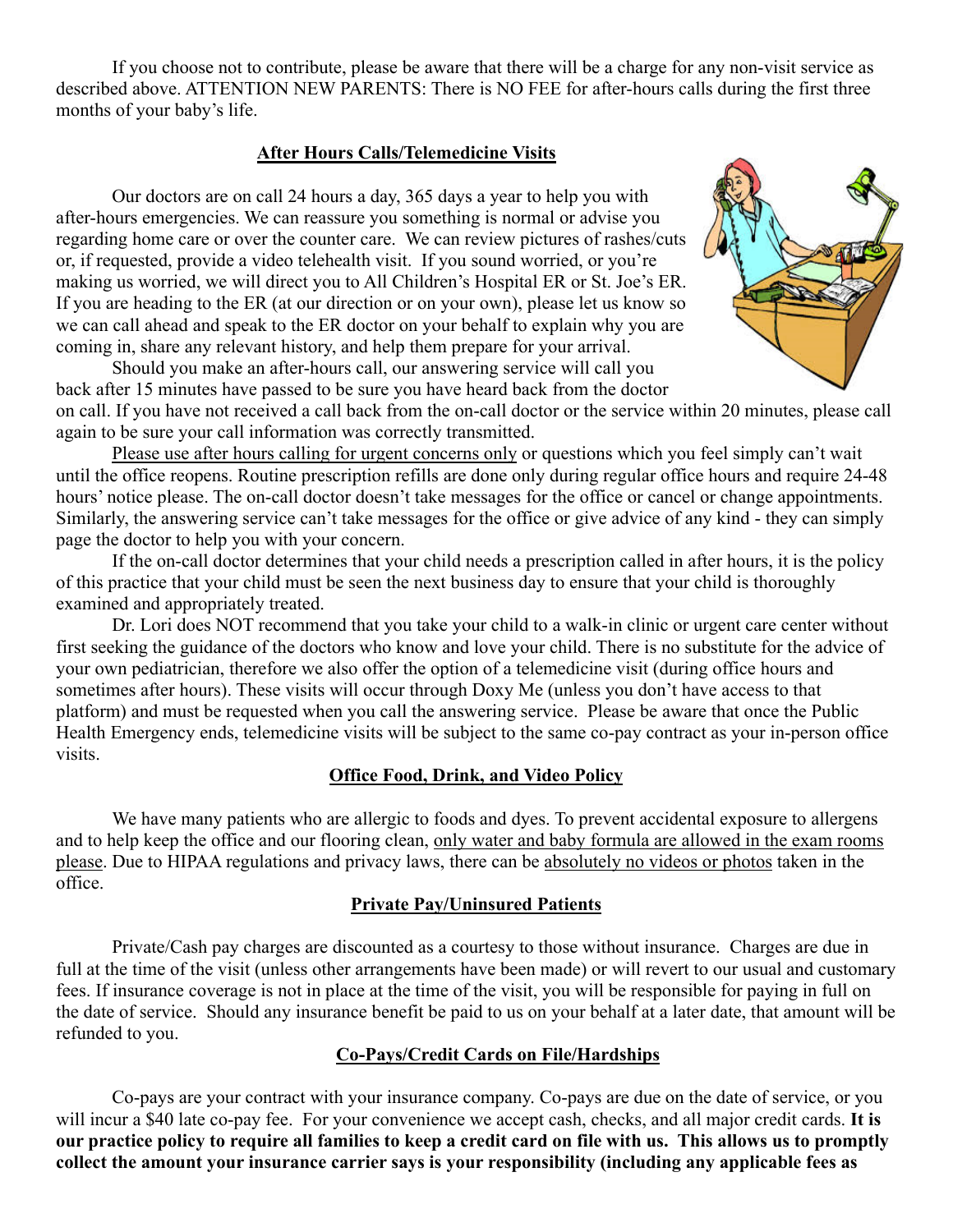**detailed in this letter).** Your credit card information will be kept confidential and secure as required by the PCI Securities Standards Council. Electing NOT to keep a credit card on file will result in a \$2.50 postage/handling/paper-statement fee for each statement we need to generate.

We understand that some of our families have fallen under hard economic times. We are willing to work with you regarding outstanding balances. Once we agree upon a payment plan, we can arrange for recurring charges to your credit card. Any checks returned for insufficient funds will incur a fee of \$50.

## **Insurance Cards**

Due to frequent changes in insurance coverage, **please be prepared to provide your insurance card to the front desk at every visit.** We will file for payment from your insurance company. If payment is not made after two timely filing attempts, you will be responsible for personally contacting your insurance company or you will be personally responsible for payment in full.

## **Missed Appointments**

Hurray! We now offer text, email, and phone call reminders of your scheduled appointments. You will hear from us **TWO BUSINESS DAYS BEFORE** your appointment date. If you are unable to keep your appointment, kindly let us know so that we can help you to reschedule, be sure that your child is doing better, and offer that time slot to another sick child. Missed appointments, without the courtesy of a telephone call 24 hours prior to that appointment, will result in a \$50 missed sick appointment charge or a \$100 missed well visit charge. Due to staffing costs, please be aware that there will be a \$200 charge for missed double well appointments or \$300 missed triple well appointments with no exceptions.

## **Prolonged Services**

We hope you have chosen this practice because you realize and value that our doctors will go above and beyond to help your children with each medical health, mental health, academic health, or sexual health concern that you/they have. As such, it is common for our doctors to reach out to specialists on your behalf to discuss needed care/recommendations. Our doctors carefully and thoughtfully review all communications coming to us regarding your family's visits with specialists, ERs, Urgent Care Centers, hospitals, schools, and psychologists. Our doctors also write letters to schools on your behalf requesting 504/IEP accommodations to address your child's specific needs/learning abilities. The time spent in these activities is billed to your insurance as a "prolonged service" that did not occur on a date of an actual visit (if that is the case). Your insurance company's explanation of benefits (EOB) will show this billed as code 99358. This is supported by the AAP and the AMA and is necessary to reimburse the level of care that you receive at our office.

#### **New Year Paperwork**

At the beginning of each new year, we kindly request that you update your family's information with us (i.e., address, phone number, insurance, credit card, etc.) so that we are better able to serve you. For your convenience, and to lessen the time you need to spend filling out forms in our office, all 2022 forms are available for download from our website [\(www.4moms4kids.com\)](http://www.4moms4kids.com/). They are located under the tab Practice Forms.



## **Sincere Thanks!**

I hope you each know how truly blessed we feel to be part of your family's life. Thank you for sharing your children with us and our staff. Please feel free to call or write with your ideas or concerns about any information presented here.

**Love, Dr. Lori, Dr. Class, Dr. Spector, Dr. Holly, Dr. Smith, and Dr. Molly**